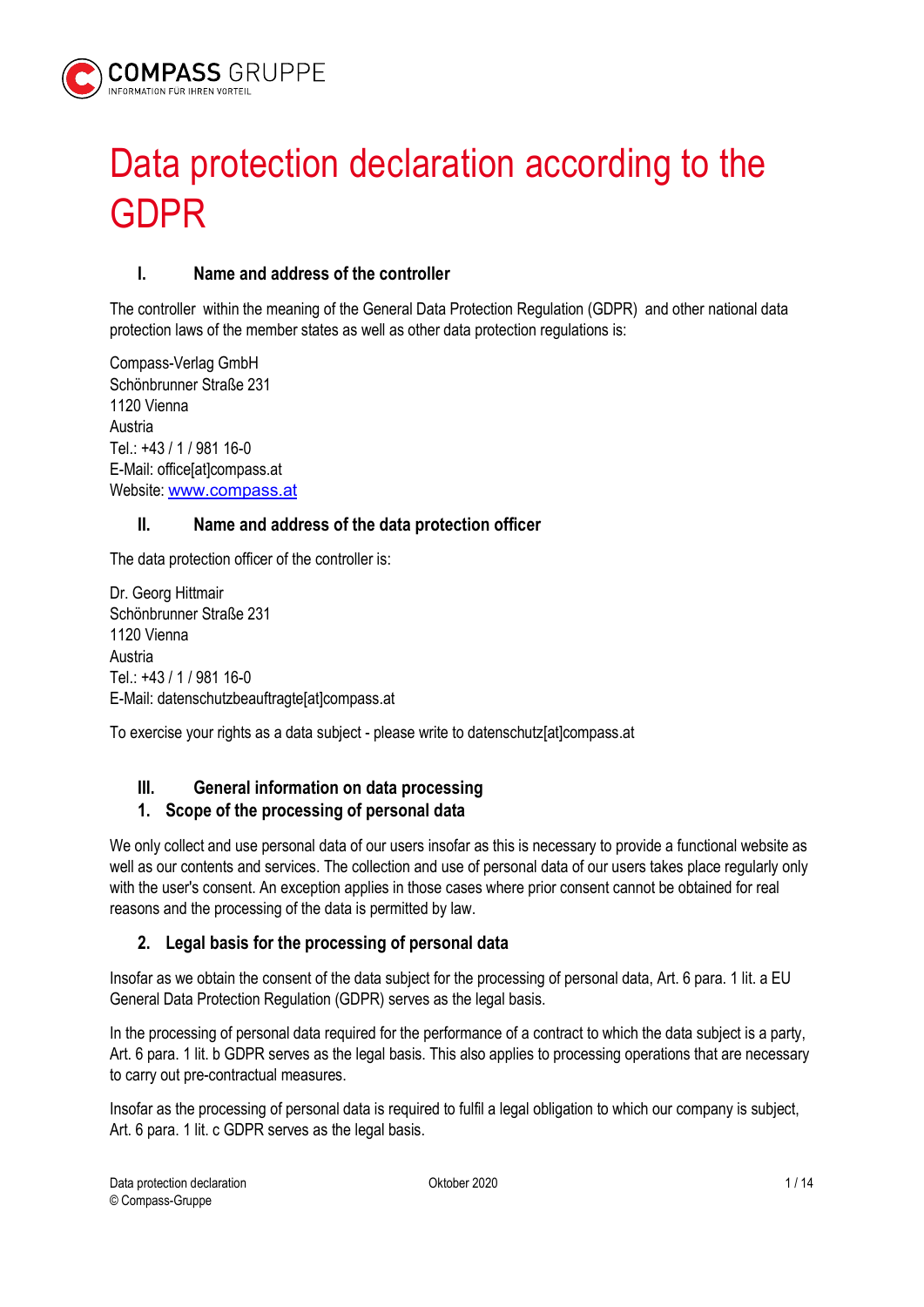

In the event that the vital interests of the data subject or another natural person require the processing of personal data, Article 6 para. 1 lit. d GDPR serves as the legal basis.

If processing is necessary to safeguard a legitimate interest of our company or a third party and if the interests, fundamental rights and freedoms of the data subject do not outweigh the first-mentioned interest, Art. 6 para. 1 lit. f GDPR serves as the legal basis for processing.

## 3. Data erasure and storage time

The personal data of the person concerned will be deleted or blocked as soon as the purpose of storage ceases to apply. Furthermore, data may be stored if this has been provided for by the European or national legislator in EU regulations, laws or other provisions to which the controller is subject. The data will also be blocked or deleted if a storage period prescribed by the aforementioned standards expires, unless there is a need for further storage of the data for the conclusion or fulfilment of a contract.

## IV. Collection of data for Compass products (information according to Art. 14 GDPR)

## 1. Scope of the processing of personal data

Compass-Verlag GmbH has been operating as an address book publisher for 150 years. It publishes data on Austrian companies in its business databases, using other registers and editorial research as a source in addition to the commercial register. In the interest of our customers, we are concerned about completeness and accuracy. (Link to company presentation: https://compass.at/de/ueber-compass) Where data of natural persons are processed, our activities fall under the General Data Protection Regulation and the Austrian Data Protection Act.

The core activity consists of

- collecting and structuring,
- publicly available and self researched data
- from different sources
- with regard to Austrian economically active units
- and importing into your own databases
- as a convenient information product in various technical formats

for a fee. This information is used by our customers to continuously monitor their own customer relationships and to combat fraud.

## 2. Legal basis for the processing of personal data

The activities of Compass-Verlag GmbH are primarily governed by Article 6 para. 1 lit. f GDPR; processing is necessary to safeguard the legitimate interests of the person responsible or a third party. We may refer you to recital 47, which defines the prevention of fraud as a legitimate interest and states that the processing of personal data for the purpose of direct marketing can also be regarded as processing serving a legitimate interest.

Where data subjects provide us with data, we are pleased to receive their consent in accordance with Article 6 para. 1 lit. a GDPR. We are aware that the transfer of third parties' data (employees of the respective companies) must first be regulated internally, but we assume that this clarification has been carried out within the company.

## 3. Purpose of data processing

Compass-Verlag GmbH has several trade licences to provide its services:

• Address publisher and direct marketing company § 151 GewO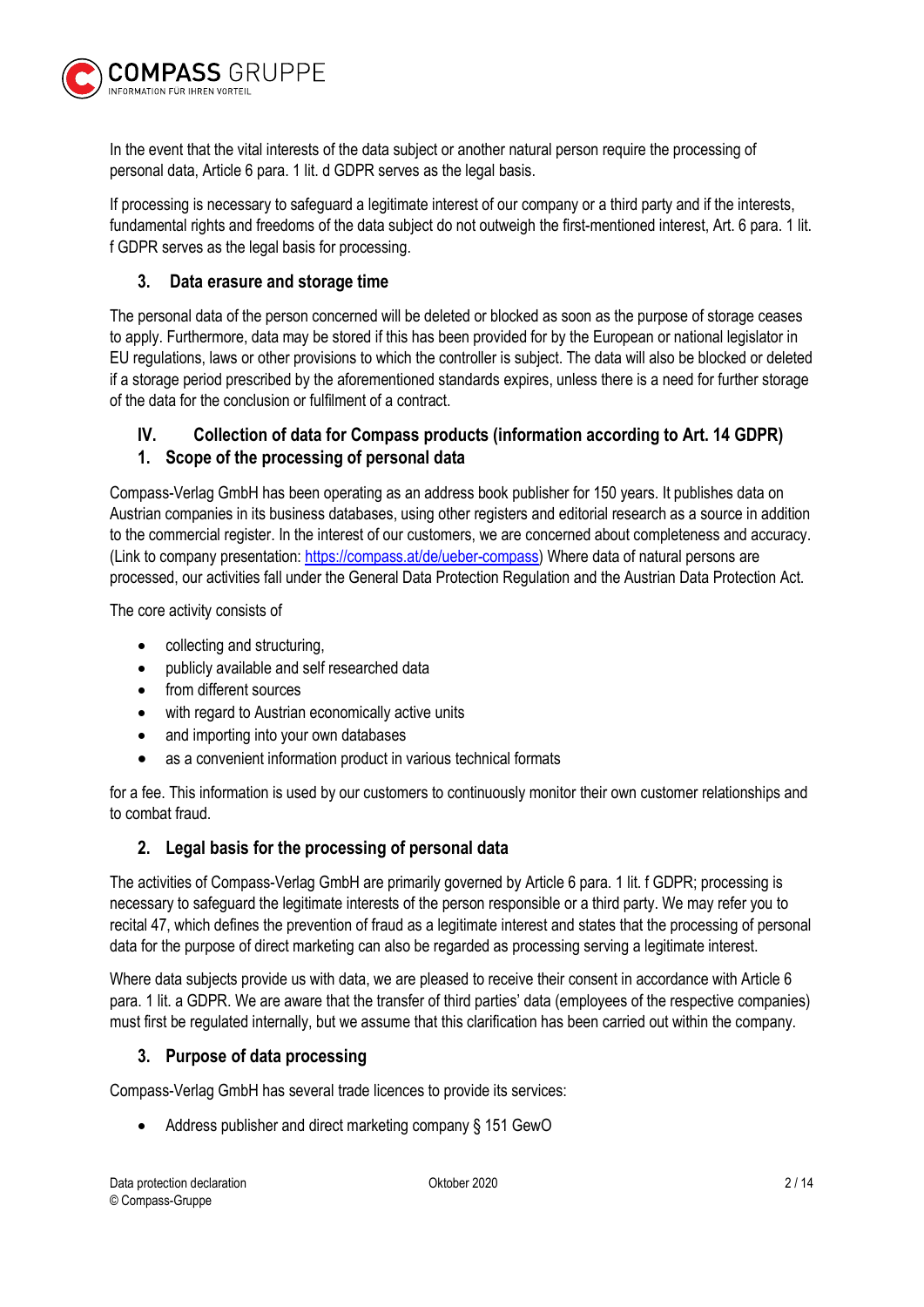

- Credit agency about credit relations § 152 GewO
- Book publisher pursuant to § 103 (1) lit. b Z. 7 GewO 1973
- Book trade pursuant to § 103 para. 1 lit. b Z. 6 GewO 1973, limited to the sale of the publisher's own reference works, as well as the purchase and sale of reference and address books and works of economic literature from other publishers.
- Services in automatic data processing and information technology
- Advertising agency according to § 103 Abs. 1 lit. b Z. 55 GewO 1973, limited to reference works, address books and works of economic literature

The purpose of data processing pursuant to Article 5 para 1 lit b GDPR is therefore to support the provision of services expressly permitted by law in accordance with the trade regulations.

## 4. Source of personal data

Among other things, Compass-Verlag GmbH uses personal data as a source: Commercial register, trade register, trademark register, patent register, supplementary register of other affected parties, medical association, telephone directories of information services, register of associations, chamber of notaries, dentists, veterinarians, Federal Ministry of Health, chamber of trustees, Austrian Chamber of Commerce, financial market supervision.

#### 5. Categories of personal data

All data categories from the underlying public registers are stored.

The following data can be included: Internal ID, name, title, gender, date of birth, contact details, public ID (e.g. ZVR number).

## 6. Categories of recipients

The recipients of the data are users of the Compass services.

#### 7. Storage time

We store the data permanently, as historical data is of great value to us and our customers. Compass books from the interwar period were used as a crucial source for dealing with restitution issues. We have digitized the entire database from 150 years of publishing activities and offer this historical data in our own product.

#### 8. Possibility of opposition and elimination

Article 14 of the GDPR provides for information requirements where personal data have not been collected from the data subject, but paragraph 5 of this Article again provides for exceptions to these information requirements. Two of these exceptions also apply to us:

Paragraphs 1 to 4 (= the duty to provide information) shall not apply if and to the extent that

(b) the provision of such information proves impossible or would require a disproportionate effort

(c) obtainment or disclosure by legislation of the Union or of the Member States to which the person responsible is subject and which takes appropriate measures to protect the relevant information.

Almost all data of Compass products originate from freely accessible public databases. The further use of such data is regulated in the European PSI Directive and the Austrian Information Processing Act. This legislation contains a reference to the data protection provisions and therefore falls under point c). Moreover, informing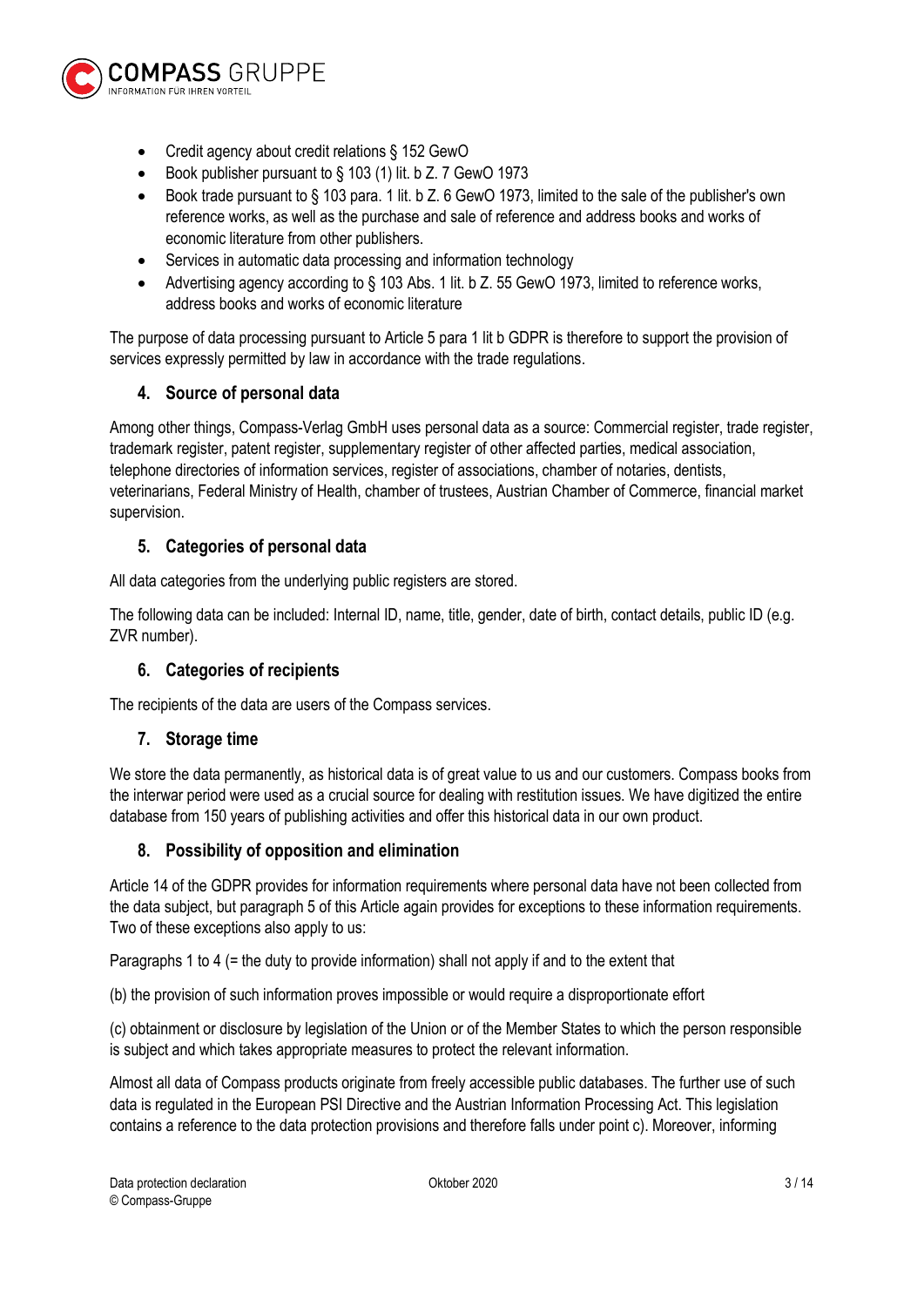

millions of people would require a disproportionate effort. We therefore make this information available to the public, as provided for in Article 14 para. 5 lit. b, last sentence, GDPR.

## V. Provision of the website and creation of log files

## 1. Description and scope of data processing

Every time you visit our website, our system automatically collects data and information from the computer system of the calling computer.

The following data is collected:

- (1) Information about the browser type and version used
- (2) The user's operating system
- (3) The IP address of the user
- (4) Date and time of access
- (5) Websites from which the user's system reaches our website
- (6) Websites accessed by the user's system via our website
- (7) The user's request

The data is also stored in the log files of our system. This data is not stored together with other personal data of the user.

#### 2. legal basis for data processing

The legal basis for the temporary storage of data and log files is Art. 6 para. 1 lit. f GDPR.

#### 3. Purpose of data processing

The temporary storage of the IP address by the system is necessary to enable the website to be delivered to the user's computer. For this the IP address of the user must remain stored for the duration of the session.

The data is stored in log files to ensure the functionality of the website. In addition, the data serves us to optimize the website and to ensure the security of our information technology systems. An evaluation of the data for marketing purposes does not take place in this context.

Our legitimate interest in data processing pursuant to Art. 6 para. 1 lit. f GDPR also lies in these purposes.

#### 4. Duration of storage

The data will be deleted as soon as they are no longer necessary to achieve the purpose for which they were collected. In the case of the collection of data for the provision of the website, this is the case when the respective session has ended.

If the data is stored in log files, this is the case after 3 months at the latest. Further storage is possible. In this case, the IP addresses of the users are deleted or alienated, so that an assignment of the calling client is no longer possible.

#### 5. Possibility of opposition and elimination

The collection of data for the provision of the website and the storage of data in log files is absolutely necessary for the operation of the website. Consequently, there is no possibility of objection on the part of the user.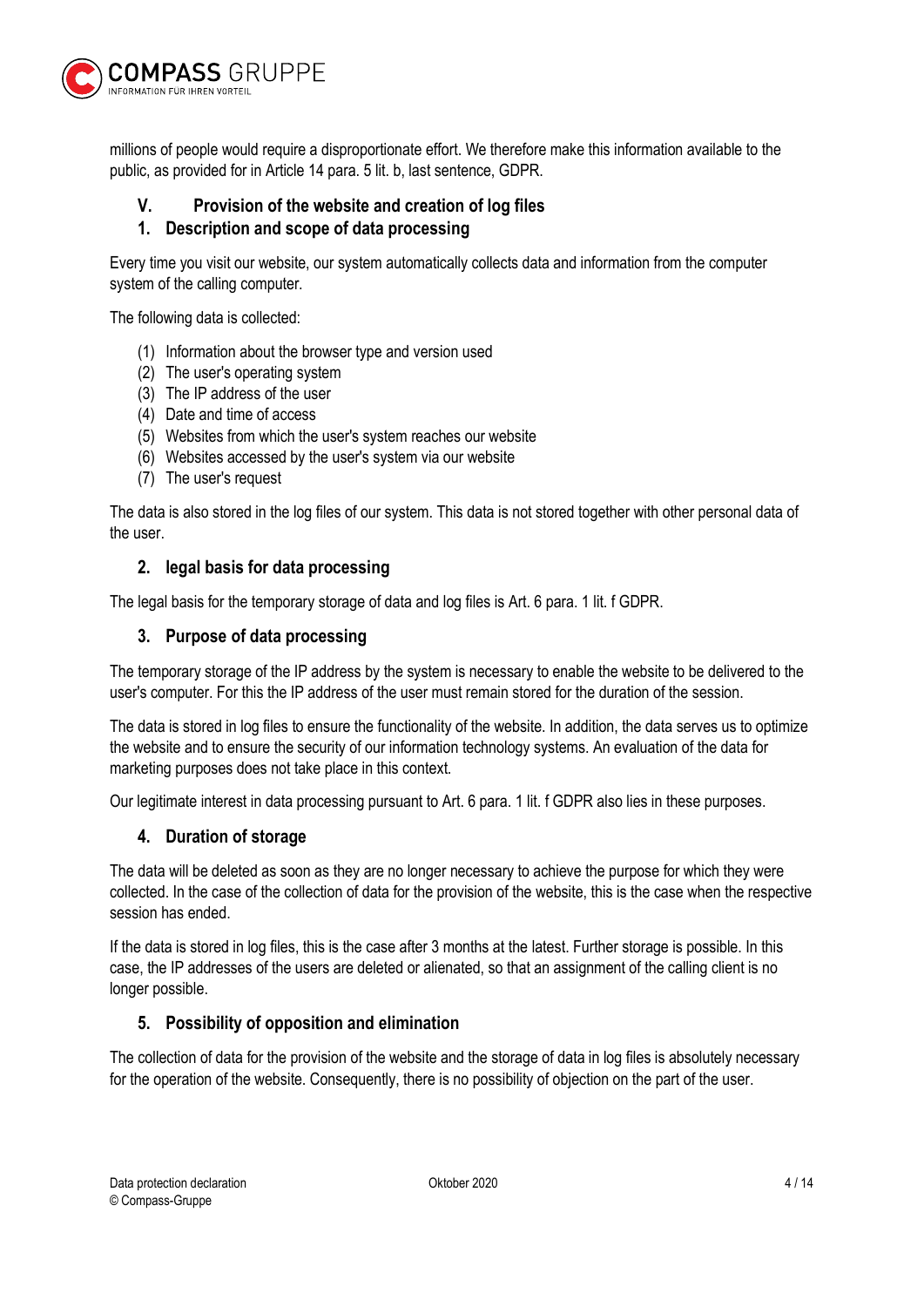

## VI. Use of cookies

## 1. Description and scope of data processing

Our website uses cookies. Cookies are text files that are stored in the Internet browser or by the Internet browser on the user's computer system. If a user visits a website, a cookie may be stored on the user's operating system. This cookie contains a characteristic character string that enables a unique identification of the browser when the website is called up again.

We use cookies to make our website more user-friendly. Some elements of our website require that the calling browser can be identified even after a page change.

The following data is stored and transmitted in the cookies:

- (1) Log-in information
- (2) Whether the cookie notification was viewed
- (3) Invoice address if desired

We use cookies on our website which enable an analysis of the user's surfing behaviour.

In this way, the following data can be transmitted:

- (1) Frequency of page views
- (2) Survey of the Austrian Web Analysis (ÖWA)

The user data collected in this way is pseudonymised by technical precautions. Therefore, it is no longer possible to assign the data to the calling user. The data will not be stored together with other personal data of the users.

When you visit our website, an information banner informs you about the use of cookies for analytical purposes and refers you to this data protection statement.

#### 2. Legal basis for data processing

The legal basis for the processing of personal data using cookies is Art. 6 para. 1 lit. f GDPR.

#### 3. Purpose of data processing

The purpose of using technically necessary cookies is to simplify the use of websites for users. Some functions of our website cannot be offered without the use of cookies. For this it is necessary that the browser is recognized even after a page change.

We need cookies for the following applications:

- (1) Log-in information
- (2) Remember the billing address
- (3) Non-display of cookie notifications

The user data collected by technically necessary cookies are not used to create user profiles.

The analytics cookies are used to improve the quality of our website and its content. Through the analytics cookies we learn how the website is used and can thus continuously optimize our offer.

The analytics cookies count the visitors to the websites and record the behaviour on our website. This allows us to optimize our websites so that users can find the most frequently used functions more quickly.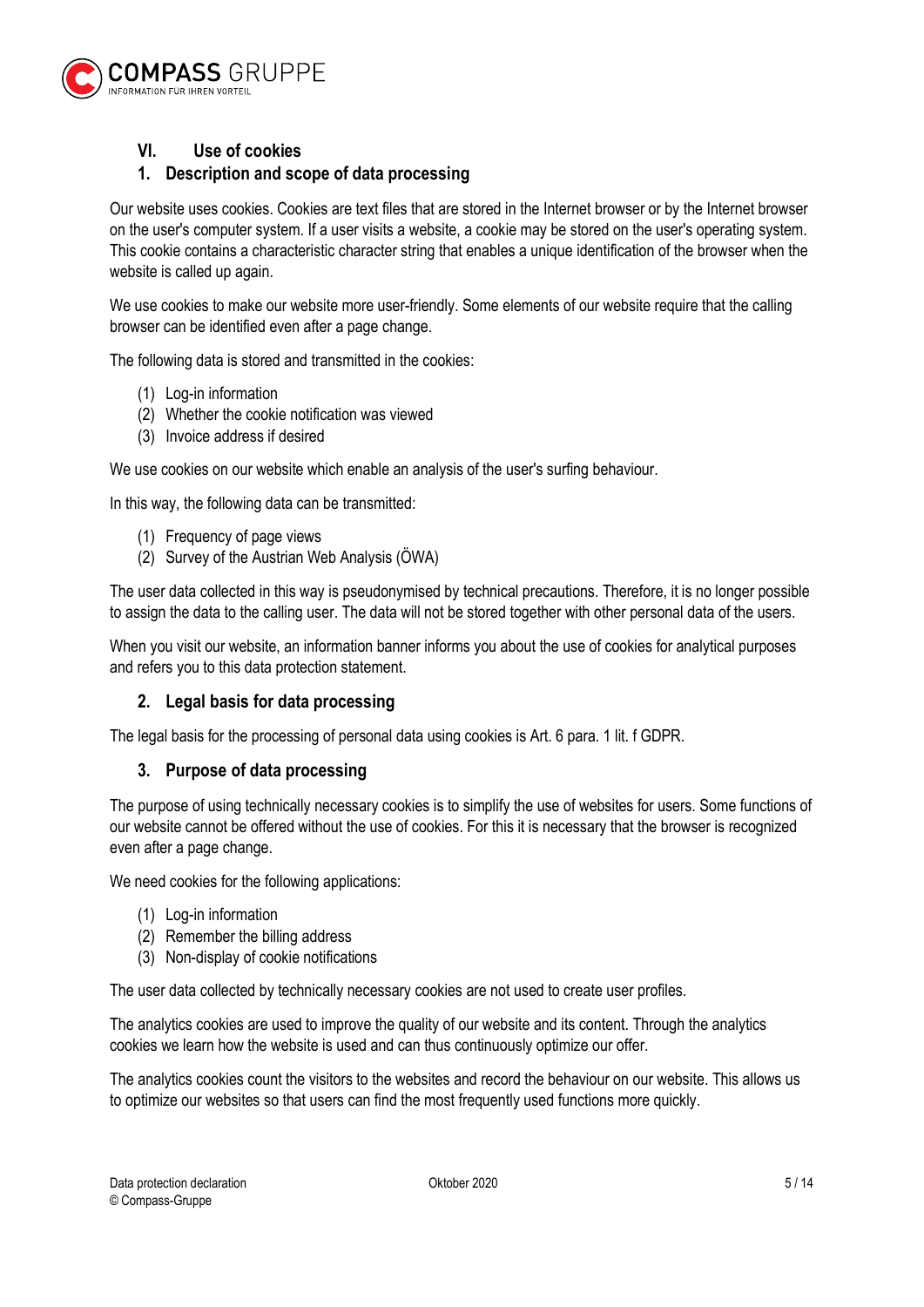

For these purposes, our legitimate interest also lies in the processing of personal data in accordance with Art. 6 para. 1 lit. f GDPR.

## 4. Duration of storage, possibility of objection and elimination

Cookies are stored on the user's computer and transmitted to our site. Therefore, you as a user also have full control over the use of cookies. You can deactivate or restrict the transmission of cookies by changing the settings in your Internet browser. Cookies that have already been saved can be deleted at any time. This can also be done automatically. If cookies are deactivated for our website, it may no longer be possible to use all functions of the website.

#### VII. Newsletter

#### 1. Description and scope of data processing

You can subscribe to a free newsletter on our website. When registering for the newsletter, the data from the input mask is transmitted to us.

The following data is collected during registration:

- (1) E-mail address
- (2) Name
- (3) IP address of the calling computer
- (4) Date and time of registration

In the course of the registration process, your consent is obtained for the processing of the data and reference is made to this data protection declaration.

In connection with data processing for the dispatch of newsletters, no data is passed on to third parties. The data will be used exclusively for sending the newsletter.

#### 2. Legal basis for data processing

The legal basis for the processing of the data after registration for the newsletter by the user is Art. 6 para. 1 lit. a GDPR.

In addition, the creation and use of interest and consumer behaviour profiles for target group segmentation is a legitimate and therefore permissible data processing for direct advertising purposes without the consent of the data subject. In cases of missing or incorrect consent, we therefore see Art. 6 para. 1 lit. f DSGVO as an effective legal basis.

#### 3. Purpose of data processing

The collection of the user's e-mail address serves to send the newsletter.

The collection of other personal data as part of the registration process serves to prevent misuse of the services or the e-mail address used.

#### 4. Duration of storage

The data will be deleted as soon as they are no longer necessary to achieve the purpose for which they were collected. The user's e-mail address will therefore be stored for as long as the subscription to the newsletter is active.

## 5. Possibility of opposition and elimination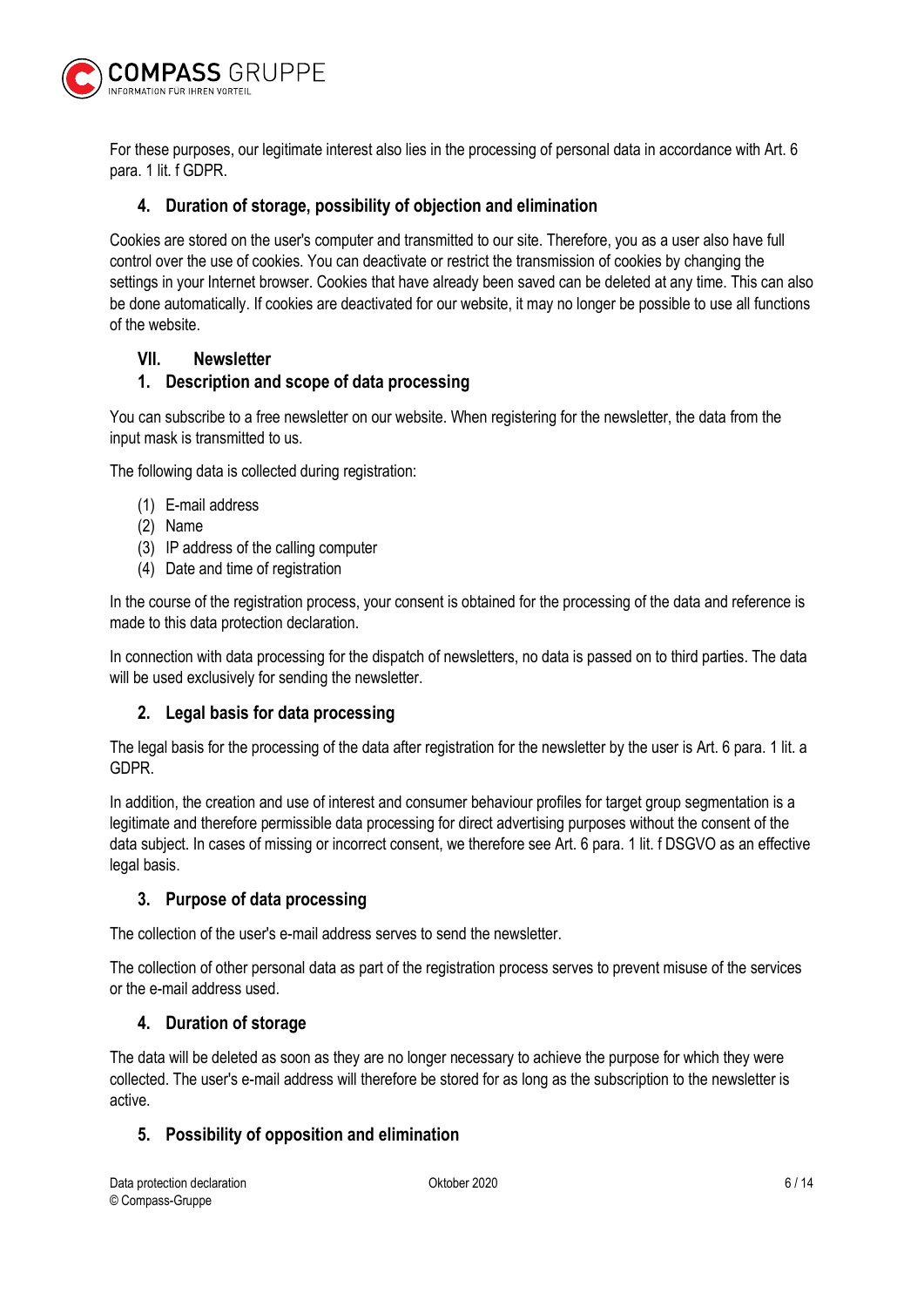

The subscription to the newsletter can be cancelled by the user concerned at any time. For this purpose there is a corresponding link in every newsletter.

This also makes it possible to revoke the consent to the storage of personal data collected during the registration process.

## VIII. Contact form and e-mail contact

## 1. Description and scope of data processing

There is a contact form on our website which can be used for electronic contact. If a user takes advantage of this possibility, the data entered in the input mask will be transmitted to us and stored. This data is:

- First name
- Last name
- **Title**
- Company
- E-Mail
- Subject
- Message

At the time the message is sent, the following data is also stored:

- The IP address of the user
- Date and time of registration

Your consent is obtained for the processing of the data within the scope of the sending process.

Alternatively, you can contact us via the e-mail address provided. In this case, the user's personal data transmitted by e-mail will be stored.

In this context, the data will not be passed on to third parties. The data is used exclusively for processing the conversation.

## 2. Legal basis for data processing

The legal basis for the processing of data is Art. 6 para. 1 lit. a GDPR if the user has given his consent.

The legal basis for the processing of data transmitted in the course of sending an e-mail is Art. 6 para. 1 lit. f GDPR. If the e-mail contact aims at the conclusion of a contract, then additional legal basis for the processing is Art. 6 exp. 1 lit. b GDPR.

#### 3. Purpose of data processing

The processing of the personal data from the input mask serves us only for processing the contact. In the event of contact by e-mail, this also constitutes the necessary legitimate interest in the processing of the data.

The other personal data processed during the sending process serve to prevent misuse of the contact form and to ensure the security of our information technology systems.

#### 4. Duration of storage

The data will be deleted as soon as they are no longer necessary to achieve the purpose for which they were collected. For the personal data from the input mask of the contact form and those that were sent by e-mail, this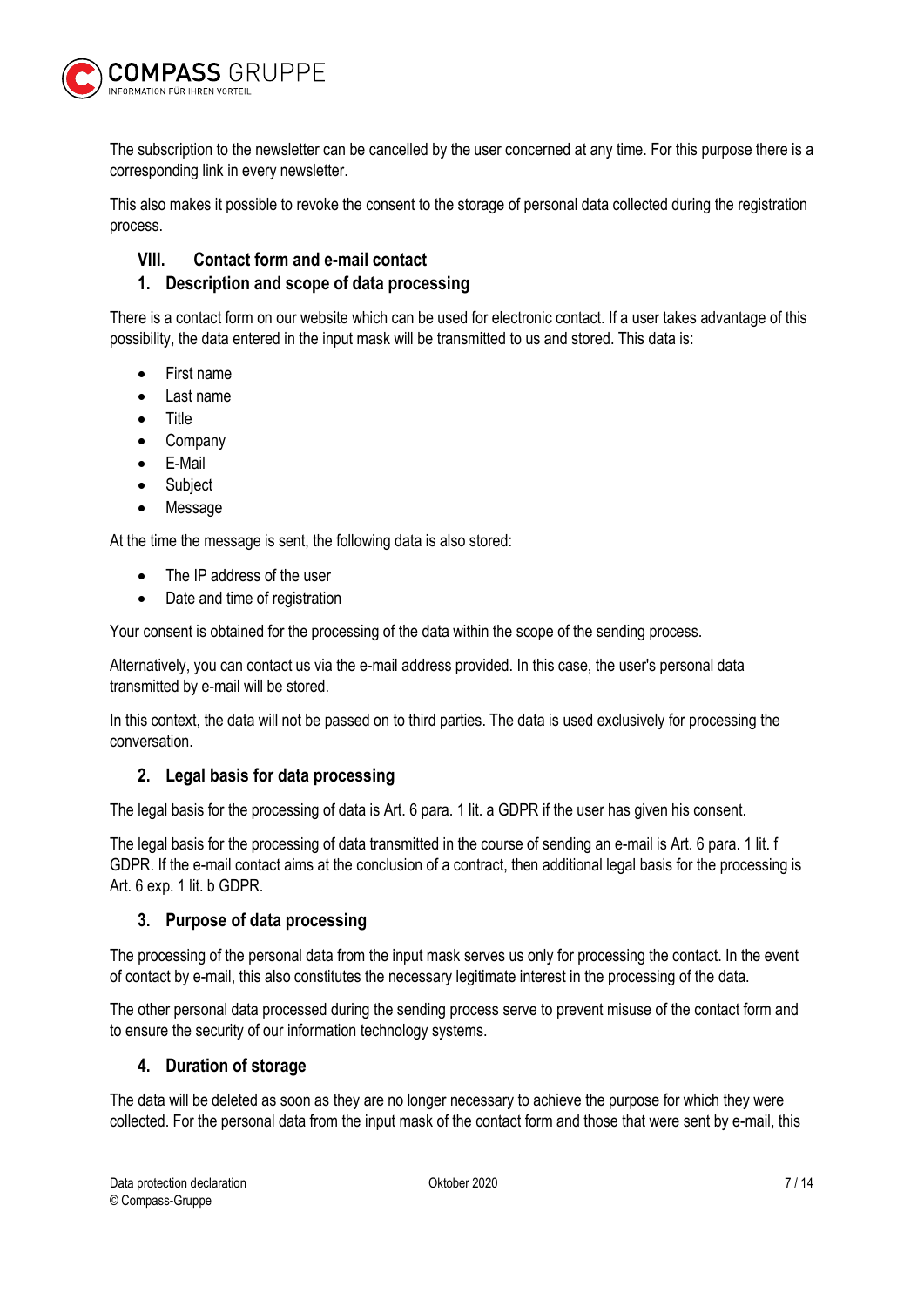

is the case when the respective conversation with the user is finished. The conversation is terminated when it can be inferred from the circumstances that the facts in question have finally been clarified.

The additional personal data collected during the sending process will be deleted after a period of seven days at the latest.

## 5. Possibility of opposition and elimination

The user has the possibility to revoke his consent to the processing of personal data at any time. If the user contacts us by e-mail, he can object to the storage of his personal data at any time. In such a case, the conversation cannot be continued.

A revocation of the consent and a contradiction of the storage can take place at any time over datenschutz@compass.at

All personal data stored in the course of contacting us will be deleted in this case.

## IX. Web analysis by Matomo (formerly PIWIK)

## 1. scope of the processing of personal data

On our website we use the open source software tool Matomo (formerly PIWIK) to analyse the surfing behaviour of our users. The software places a cookie on the user's computer (see above for cookies). If individual pages of our website are accessed, the following data is stored:

- Two bytes of the IP address of the user's calling system
- The accessed website
- The website from which the user has accessed the accessed website (referrer)
- The sub-pages accessed from the accessed website
- The time spent on the website
- The frequency with which the website is accessed

The software runs exclusively on the servers of our website. The personal data of users is only stored there. The data will not be passed on to third parties.

The software is set so that the IP addresses are not completely stored, but 2 bytes of the IP address are masked (e.g.: 192.168.xxx.xxx). In this way it is no longer possible to assign the shortened IP address to the calling computer.

## 2. Legal basis for the processing of personal data

The legal basis for processing users' personal data is Art. 6 para. 1 lit. f GDPR.

#### 3. Purpose of data processing

The processing of users' personal data enables us to analyse the surfing behaviour of our users. We are in a position to compile information about the use of the individual components of our website by evaluating the data obtained. This helps us to continuously improve our website and its user-friendliness. For these purposes, it is also in our legitimate interest to process the data in accordance with Art. 6 para. 1 lit. f GDPR. By anonymizing the IP address, users' interest in protecting their personal data is sufficiently taken into account.

#### 4. Duration of storage

The data will be deleted as soon as they are no longer needed for our recording purposes.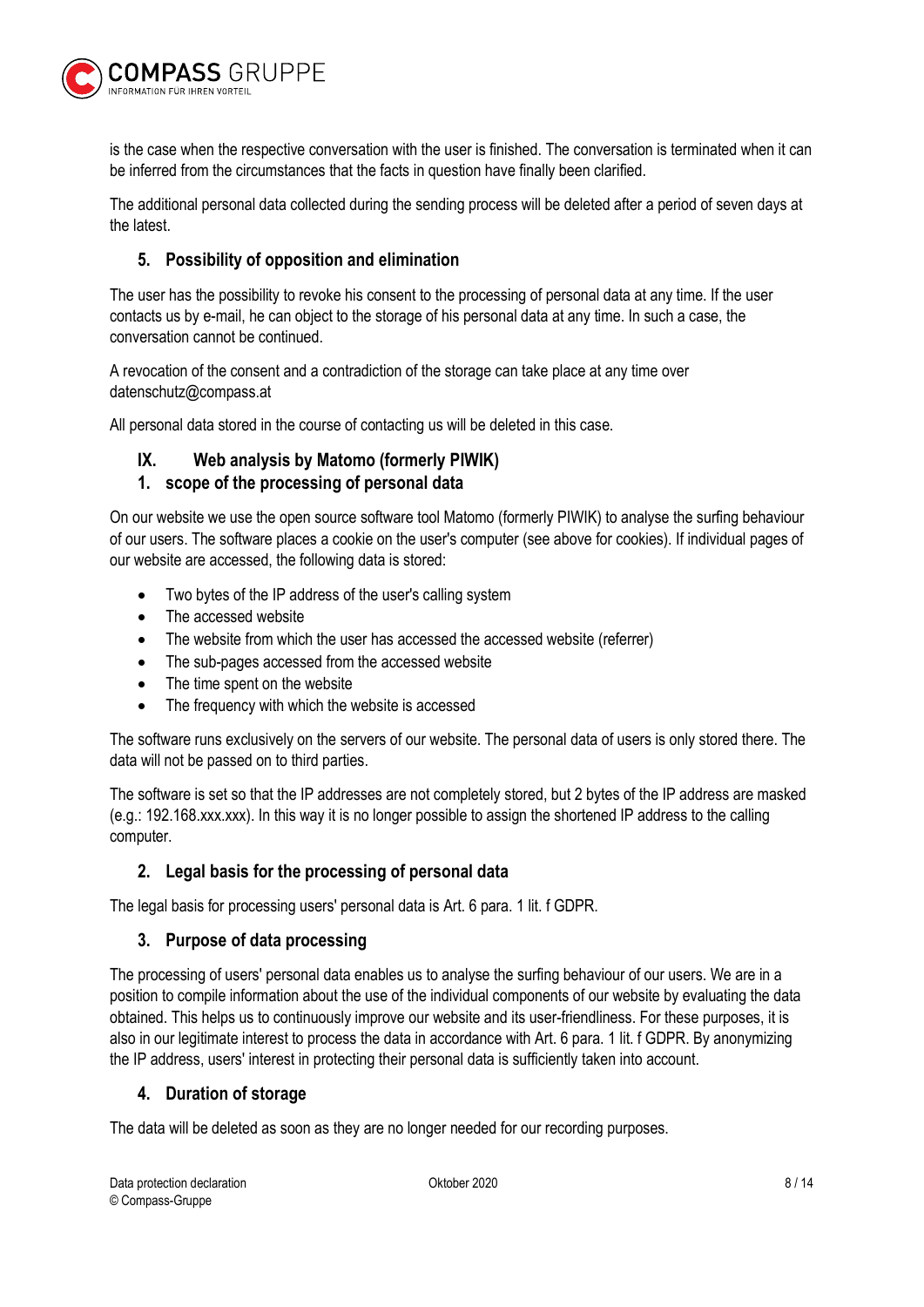

## 5. Possibility of opposition and elimination

Cookies are stored on the user's computer and transmitted to our site. Therefore, you as a user also have full control over the use of cookies. You can deactivate or restrict the transmission of cookies by changing the settings in your Internet browser. Cookies that have already been saved can be deleted at any time. This can also be done automatically. If cookies are deactivated for our website, it may no longer be possible to use all functions of the website in full.

We offer our users on our website the possibility of an opt-out from the analysis procedure. You have to follow the corresponding link

(https://piwik.compass.at/index.php?module=CoreAdminHome&action=optOut&language=en&backgroundColor= &fontColor=&fontSize=&fontFamily=). In this way, another cookie is placed on your system, which signals to our system not to store the user's data. If the user deletes the corresponding cookie from his own system in the meantime, he must set the opt-out cookie again.

More information about the privacy settings of the Matomo software can be found under the following link: https://matomo.org/docs/privacy/.

#### X. E-commerce

#### 1. Scope of the processing of personal data

We offer a platform for the conclusion of purchase and service contracts.

In order to be able to offer these, the following personal data are processed:

- E-Mail
- First name and surname
- Company
- Address
- Products
- IP address for VAT. Reckoning

#### 2. Legal basis for the processing of personal data

The legal basis for the processing of personal data is Art. 6 para. 1 lit. b GDPR.

#### 3. Purpose of data processing

The storage of the data is necessary to be able to buy our products and to create an invoice.

#### 4. Duration of storage

In principle, the data is deleted as soon as the purpose of its collection has been fulfilled.

We are legally obliged to keep invoices for 7 years.

#### 5. possibility of opposition and elimination

The collection and storage of data is mandatory when purchasing our products. Consequently, there is no possibility of objection on the part of the user.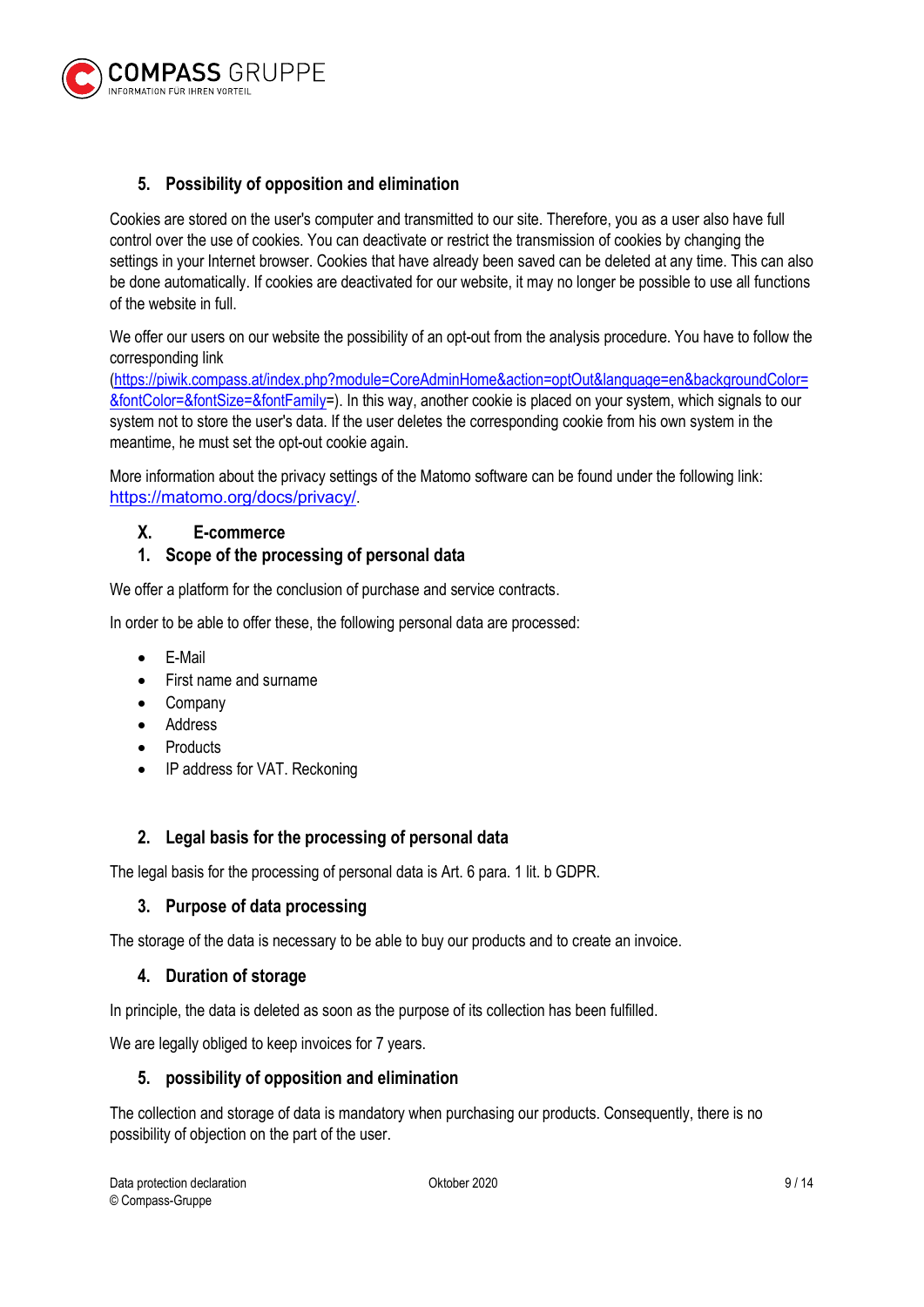

## XI. Advertising services

## 1. Scope of the processing of personal data

We use external services to offer you usage-based online advertising. "Usage-based online advertising" is digital advertising based on the anonymous analysis of the surfing behaviour of Internet users and delivered in accordance with the interests they assume. It is safe, transparent and consumer-friendly.

The IP address of the user is processed by an external service provider, subject to the user's consent. In this case he acts as the person responsible; this processing does not constitute order processing by Compass-Verlag GmbH within the meaning of Articles 28 ff DSGVO.

If no consent is given, the personal data will be used for the delivery of non-personalised advertising, but will not be processed further.

#### 2. Person in charge

Responsible for the processing of the User IP is

Goldbach Audience Austria GmbH, FN 272245k http://www.goldbachaudience.at info@goldbachaudience.at Phone: 01 370 88 08-0 Fax: 01 370 88 08-20

## 3. Legal basis for the processing of personal data

The legal basis for the processing of personal data is Art. 6 para. 1 lit. a DSGVO.

#### 4. Purpose of data processing

Usage-based online advertising is the collection of information about the surfing behaviour of anonymous users on the Internet with the aim of deriving user profiles. A large number of profiles are combined into target groups in order to deliver advertising that matches the usage behaviour and thus probably the interests of the respective target group.

#### 5. Storage time

In principle, the data is deleted as soon as the purpose of its collection has been fulfilled.

#### 6. Possibility of opposition and elimination

You can change your settings for usage-based advertising at any time on the respective site.

Requests for information and cancellation must be addressed to Goldbach Audience Austria GmbH, Laimgrubengasse 14, 1060 Vienna, FN 272245k.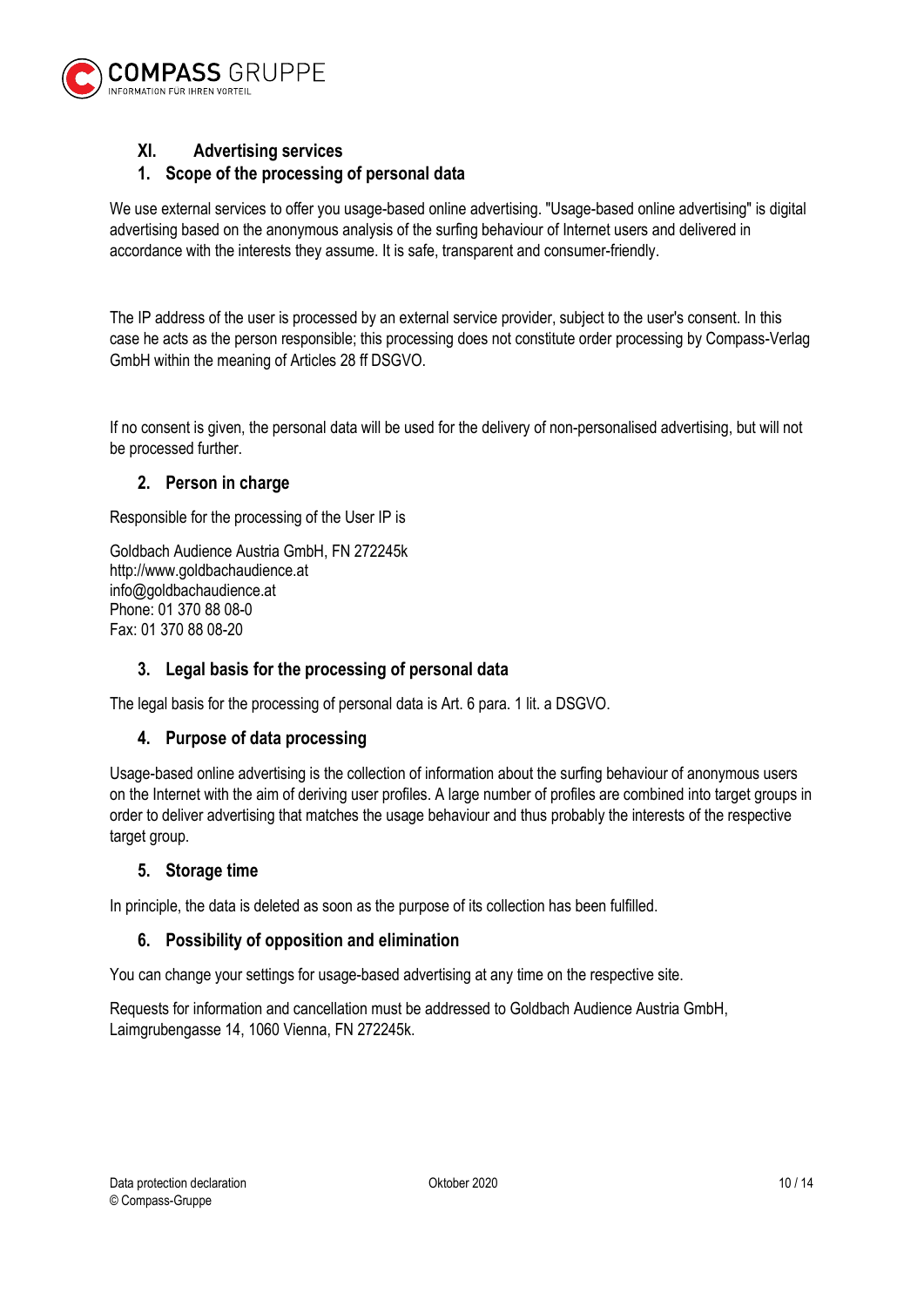

## XII. Rights of the data subject

The following list includes all rights of the persons concerned according to the GDPR. Rights that are not relevant for the own website need not be mentioned. In this respect, the list can be shortened.

If your personal data are processed, you are affected within the meaning of the GDPR and you have the following rights vis-à-vis the controller:

## 1. Right of access

You can ask the person in charge to confirm whether personal data concerning you are processed by us.

If such processing has taken place, you can request the following information from the controller:

- the purposes for which the personal data are processed;
- the categories of personal data being processed;
- the recipients or categories of recipients to whom the personal data concerning you have been or are still being disclosed;
- the planned duration of the storage of the personal data concerning you or, if specific information on this is not possible, criteria for determining the storage period;
- the existence of a right to rectification or deletion of personal data concerning you, a right to limitation of processing by the controller or a right to object to such processing;
- the existence of a right of appeal to a supervisory authority;
- any available information on the origin of the data if the personal data are not collected from the data subject;
- the existence of automated decision-making including profiling in accordance with Art. 22 para. 1 and 4 GDPR and - at least in these cases - meaningful information on the logic involved and the scope and intended effects of such processing for the data subject.

You have the right to request information as to whether the personal data concerning you is transferred to a third country or to an international organisation. In this context, you may request to be informed of the appropriate guarantees pursuant to Art. 46 GDPR in connection with the transmission.

This right to information may be limited to the extent that it is likely to make it impossible or seriously impair the realisation of research or statistical purposes and the limitation is necessary for the fulfilment of research or statistical purposes.

#### 2. Right of rectification

You have a right of rectification and/or completion vis-à-vis the data controller if the personal data processed concerning you are incorrect or incomplete. The controller shall make the correction without delay.

Your right to rectification may be limited to the extent that it is likely to render impossible or seriously prejudicial the achievement of the research or statistical purposes and the limitation is necessary for the fulfilment of the research or statistical purposes.

#### 3. Right of restriction of processing

Under the following conditions, you may request that the processing of personal data concerning you be restricted: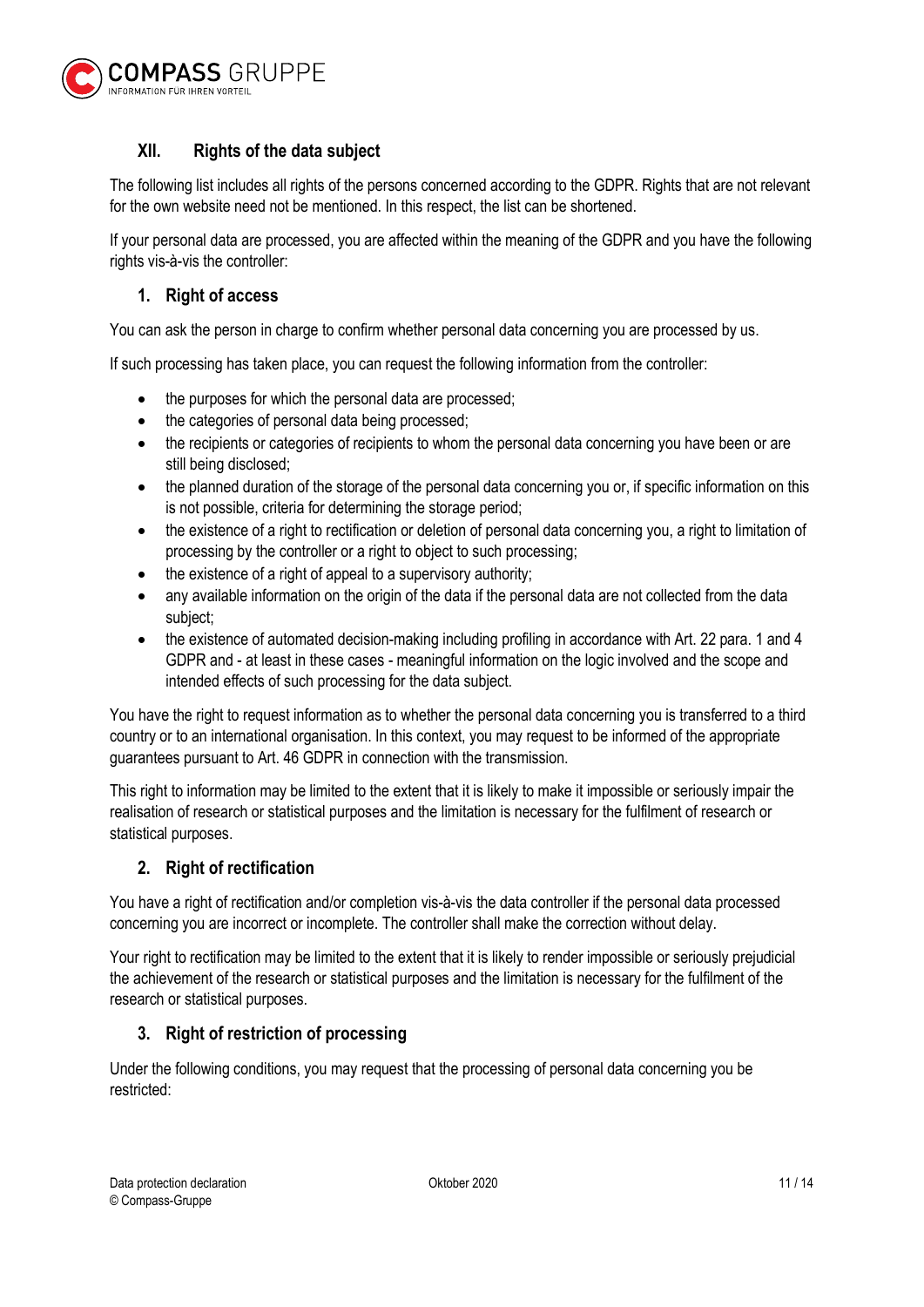

- (1) if you dispute the accuracy of the personal data concerning you for a period that enables the data controller to verify the accuracy of the personal data;
- (2) the processing is unlawful and you refuse to delete the personal data and instead request that the use of the personal data be restricted;
- (3) the data controller no longer needs the personal data for the purposes of the processing, but you do need them to assert, exercise or defend legal claims, or
- (4) if you have filed an objection to the processing pursuant to Art. 21 para. 1 GDPR and it has not yet been determined whether the legitimate reasons of the controller outweigh your reasons.

If the processing of personal data concerning you has been restricted, such data may only be processed - apart from being stored - with your consent or for the purpose of asserting, exercising or defending rights or protecting the rights of another natural or legal person or on grounds of an important public interest of the Union or a Member State.

If the processing restriction has been restricted according to the above conditions, you will be informed by the controller before the restriction is lifted.

Your right to limitation of processing may be limited to the extent that it is likely to render impossible or seriously prejudicial the achievement of research or statistical purposes and the restriction is necessary for the fulfilment of research or statistical purposes.

## 4. Right to erasure

## a) Duty to delete

You may request the data controller to delete the personal data relating to you without delay and the controller is obliged to delete this data without delay if one of the following reasons applies:

(1) The personal data concerning you are no longer necessary for the purposes for which they were collected or otherwise processed.

(2) You revoke your consent, on which the processing was based pursuant to Art. 6 para. 1 lit. a or Art. 9 para. 2 lit. a GDPR, and there is no other legal basis for the processing.

(3) You file an objection against the processing pursuant to Art. 21 para. 1 GDPR and there are no overriding legitimate reasons for the processing, or you file an objection against the processing pursuant to Art. 21 para. 2 GDPR.

(4) The personal data concerning you have been processed unlawfully.

(5) The deletion of personal data relating to you is necessary to fulfil a legal obligation under Union law or the law of the Member States to which the data controller is subject.

(6) The personal data concerning you were collected in relation to information society services offered pursuant to Art. 8 para. 1 GDPR.

## b) Information to third parties

If the data controller has made the personal data concerning you public and is obliged to delete it pursuant to Art. 17 para. 1 GDPR, he shall take appropriate measures, including technical measures, taking into account the available technology and the implementation costs, to inform data processors who process the personal data that you as the data subject have requested the deletion of all links to this personal data or of copies or replications of this personal data.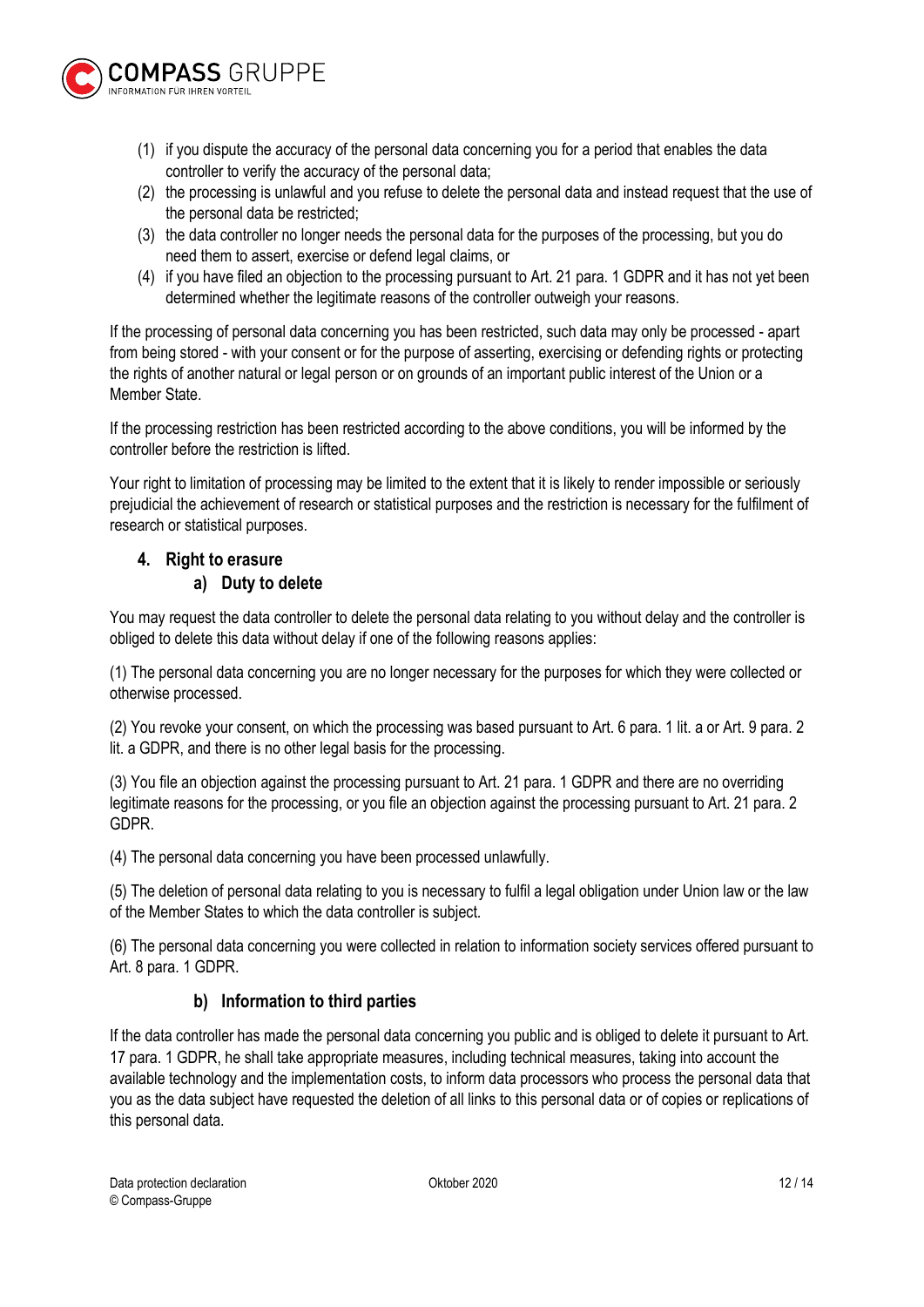

## c) Exceptions

The right to cancellation does not exist insofar as the processing is necessary

- (1) to exercise freedom of expression and information;
- (2) for the performance of a legal obligation required for processing under the law of the Union or of the Member States to which the controller is subject or for the performance of a task in the public interest or in the exercise of official authority conferred on the controller;
- (3) for reasons of public interest in the field of public health pursuant to Art. 9 para. 2 lit. h and i and Art. 9 para. 3 GDPR;
- (4) for archiving purposes in the public interest, scientific or historical research purposes or for statistical purposes pursuant to Art. 89 para. 1 GDPR, insofar as the law referred to under a) is likely to make it impossible or seriously impair the attainment of the objectives of such processing, or
- (5) to assert, exercise or defend legal claims.

## 5. Right of information

If you have exercised your right to have the data controller correct, delete or limit the processing, he/she is obliged to inform all recipients to whom the personal data concerning you have been disclosed of this correction or deletion of the data or restriction on processing, unless this proves impossible or involves a disproportionate effort.

The controller shall have the right to be informed of such recipients.

## 6. Right to data portability

You have the right to receive the personal data concerning you that you have provided to the controller in a structured, common and machine-readable format. In addition, you have the right to pass this data on to another person in charge without obstruction by the person in charge to whom the personal data was provided, provided that

- (1) processing is based on consent pursuant to Art. 6 para. 1 lit. a GDPR or Art. 9 para. 2 lit. a GDPR or on a contract pursuant to Art. 6 para. 1 lit. b GDPR and
- (2) processing is carried out by means of automated methods.

In exercising this right, you also have the right to request that the personal data concerning you be transferred directly from one data controller to another data controller, insofar as this is technically feasible. The freedoms and rights of other persons must not be affected by this.

The right to data portability shall not apply to the processing of personal data necessary for the performance of a task in the public interest or in the exercise of official authority conferred on the controller.

## 7. Right to object

You have the right to object at any time, for reasons arising from your particular situation, to the processing of personal data concerning you under Article 6 para. 1 lit. e or lit. f of the GDPR; this also applies to profiling based on these provisions.

The data controller no longer processes the personal data concerning you, unless he can prove compelling reasons worthy of protection for the processing, which outweigh your interests, rights and freedoms, or the processing serves to assert, exercise or defend legal claims.